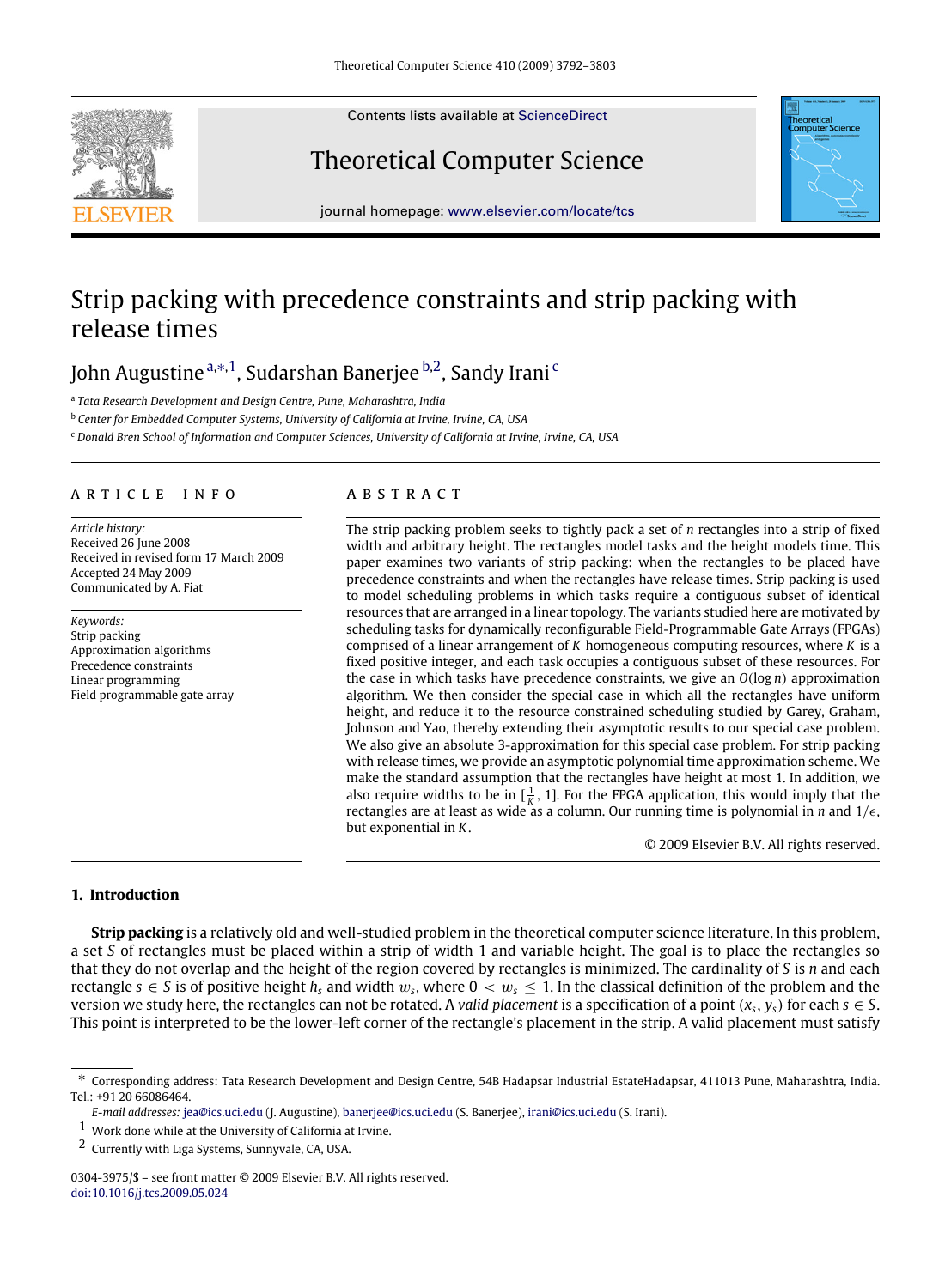the conditions that for each rectangle  $s, 0 \le x_s \le 1-w_s$ , and for all  $s' \in S - \{s\}$ , the rectangles  $s$  and  $s'$  do not overlap. We will use the terms *placement* and *packing* interchangeably to denote a solution to an instance of strip packing.

One application of strip packing is scheduling a resource that is arranged in a linear topology such that each task requires a contiguous subset of the resource for a fixed length of time. Each rectangle represents a task, where the width is the amount of the resource required for the task and the height is the length of time to complete the task. In this case, the width of the strip represents the total amount of the resource available normalized to 1. The goal of finding a placement of rectangles on the strip which minimizes the total height of the placement, is equivalent to minimizing the total amount of time required to complete all tasks.

The problems addressed in this paper are motivated, in particular, by modern FPGAs (field-programmable gate arrays), which consist of a rectangular grid of configurable logic blocks (along with programmable routing resources). Such devices are widely used for image processing and networking applications due to the fact that these applications have a regular structure that can be exploited on FPGAs, leading to significant performance improvement compared to an implementation on general purpose processors.

Traditionally, such devices are configured once to implement the logic functionality *before* an application starts executing. However, modern devices such as the Virtex-II device from Xilinx [\[25\]](#page-11-0) additionally allow the device to be configured *during* application execution. This is a very powerful paradigm allowing the same set of configurable logic blocks to be reused for implementing different functions (tasks) at different points of time. This mechanism is referred to as *run-time reconfiguration* or *dynamic reconfiguration*. Due to significant engineering complexity, Virtex-II devices allow reconfiguration only along one axes — that is, any *reconfigurable* task (function) is constrained to occupy the entire height of the device. Thus, we can think of a task as occupying a contiguous set of columns of the device. Scheduling a set of tasks on such a device is equivalent to the strip packing problem — the width of the strip in which all the rectangles (tasks) are to be packed represents the width of the device. A schedule of minimum duration is simply the smallest height in which all the tasks (strips) can be packed.

Image-processing applications (such as JPEG encoding) have inherent precedence constraints between tasks. Scheduling a set of such tasks on the target computing element [\[4\]](#page-11-1) leads to our first problem of *Strip packing with precedence constraints*. We give an approximation algorithm for this problem that guarantees a schedule whose total height is within a factor of  $2 + log(n + 1)$  of the optimal height. This result uses two simple lower bounds on the height of the optimal schedule: the sum of the areas of the rectangles to be placed and the maximum sum of the heights of rectangles along any path in the DAG representing the precedence constraints. We give an example showing that a more sophisticated lower bound will be required to achieve an approximation factor that is *o*(log *n*). We also give a 3-approximation for the special case in which all the rectangles to be placed have uniform height.

The second variant of strip packing we consider is motivated by the fact that operating systems for dynamically reconfigurable FGPAs need to consider tasks with different release times [\[23\]](#page-11-2). A release time for a rectangle *s* in a strip packing problem is a value *r<sup>s</sup>* such that in any valid placement, *y<sup>s</sup>* must be at least *r<sup>s</sup>* . We provide an asymptotic polynomial time approximation scheme for the *strip packing with release times* under the standard assumption that the rectangles have height at most 1. There is no known APTAS, even for the strip packing problem without release times, that does not make this assumption. In addition, we also require that the widths be in  $[\frac{1}{K}, 1]$ , where *K* is the number of columns in our FPGA. This is a natural constraint in the context of FPGAs, because tasks are wide enough to span at least one column. The number of columns *K* is a constant and, in typical FPGAs, its value is at most 200.

#### *1.1. Previous work*

Strip packing has strong historic ties to bin packing, which has been studied extensively since the 70s. In the early 80s, Fernandez de la Vega and Lueker [\[8\]](#page-11-3) proved the existence of an asymptotic polynomial time  $(1+\epsilon)$ -approximation algorithm for bin packing that was further improved by Karmarkar and Karp [\[15\]](#page-11-4). These works are of particular interest to us because many of our techniques are derived from them. Strip packing has also been studied extensively [\[3,](#page-11-5)[6,](#page-11-6)[2\]](#page-11-7) producing several algorithms with absolute and asymptotic bounds. The best absolute bound on the approximation ratio to date is 2 and is due to Schiermeyer [\[22\]](#page-11-8) and Steinberg [\[24\]](#page-11-9). The first asymptotic PTAS was due to Fernandez de la Vega and Zissimopoulos [\[9\]](#page-11-10). The result holds when heights are bounded from above and widths are bounded from above and below by constants. Kenyon and Rémila [\[16\]](#page-11-11) provide an asymptotic PTAS for the general case where the widths are in (0, 1]. We note that our work uses several techniques from Kenyon and Remila [\[16\]](#page-11-11), who in turn borrow from several previous works [\[6,](#page-11-6)[8,](#page-11-3)[15](#page-11-4)[,9\]](#page-11-10). A lot of the original strip packing was motivated by stock cutting which did not allow rectangle rotations, because the materials often had designs that required a certain orientation. However, motivated by applications to scheduling, researchers have started studying several variants such as allowing 90-degree rotations [\[11\]](#page-11-12), online versions of strip packing [\[7\]](#page-11-13), exact approaches to strip packing [\[19\]](#page-11-14) and malleability in rectangles [\[20\]](#page-11-15). The storage allocation problem studied by Buchsbaum et al. [\[5\]](#page-11-16) restricts the movement of the rectangles in the strip along a single axis. Several scheduling problems have been studied under release times and precedence constraints [\[18](#page-11-17)[,17,](#page-11-18)[4,](#page-11-1)[23](#page-11-2)[,12\]](#page-11-19). Precedence constrained bin-packing problem variants [\[13](#page-11-20)[,21\]](#page-11-21) are of particular interest here because of their relationship to the strip packing problem with precedence constraints and uniform height. We are not aware of any theoretical work on either strip packing with release times or precedence constraints.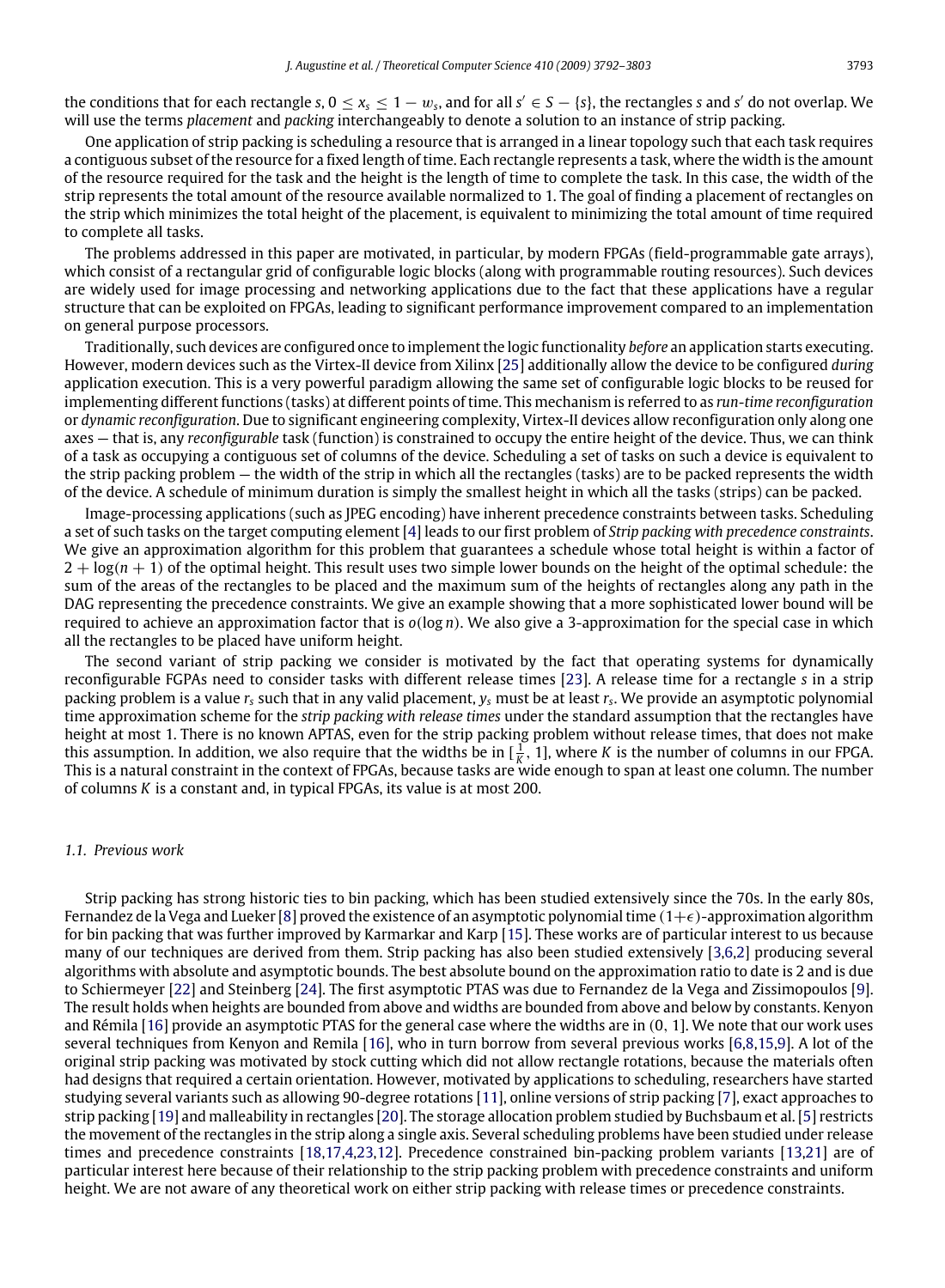#### **2. Precedence constrained strip packing**

In this section, we consider the strip packing problem in which we have precedence constraints on the placement of rectangles within the strip. These precedence constraints are specified by a DAG,  $G = (S, E)$  in which the vertex set is the set of rectangles. Any valid placement must satisfy the property that for each  $(s, s') \in E$ ,  $y_s + h_s \leq y_{s'}$ . The goal, as in all strip packing problems, is to find a valid placement that minimizes max*s*∈*<sup>S</sup>* (*y<sup>s</sup>* + *hs*). For any subset of rectangles *S* ′ , we define  $\mathcal{AREA}(S')$  to be the sum of the areas of the rectangles in  $S'$ :  $\mathcal{AREA}(S') = \sum_{s \in S'} h_s \cdot w_s$ . We define the in-neighborhood set of a rectangle *s* to be all those rectangles that have an edge *into s*:

 $\mathcal{IN}(s) = \{s' \mid (s', s) \in E\}.$ 

We also recursively define the function *F* which serves as a lower bound for the height of the top edge of a rectangle under any valid placement:

- If  $\mathcal{I}\mathcal{N}(s) = \emptyset$ , then  $F(s) = h_s$ .
- If  $\mathcal{IN}(s) \neq \emptyset$ ,  $F(s) = h_s + \max_{s' \in \mathcal{IN}(s)} F(s')$ .

For any  $S' \subseteq S$ , define  $F(S') = \max_{s \in S'} F(s)$ . We define OPT(S, E) to be the optimal placement of rectangles that respects the precedence constraints specified by the edge set *E*. There are two straight-forward lower bounds on *OPT* (*S*, *E*):

(1) 
$$
OPT(S, E) \geq F(S)
$$
.

 $(2)$  *OPT* $(S, E) > \text{AREA}(S)$ .

We use, as a subroutine, an algorithm that solves the strip packing problem without precedence constraints. Let  $\cal A$  be such an algorithm. Suppose we have a set of tasks S' that have no precedence constraints between them. We will assume that a call to  $A(y, S')$  will assign a placement to tasks in S' according to A starting at a height of y in the strip. That is, for each *s* ∈ *S* ′ , it will assign the placement of the lower-left point of *s* to (*xs*, *ys*) such that none of the rectangles overlap and such that min<sub>s∈S'</sub>  $y_s = y$ . We will also assume that  $A(y, S')$  returns a value which is the distance from the bottom of the lowest rectangle in *S'* to the top of the highest rectangle in *S'*:

$$
\mathcal{A}(y, S') = \max_{s \in S'} (y_s + h_s) - y.
$$

Note that since  $A(y, S')$  is independent of y, we will sometimes refer to it as  $A(S')$ . We will additionally require that A has the property that for any set of rectangles *S* ′ :

$$
\mathcal{A}(y,S') \leq 2 \cdot \mathcal{AREA}(S') + \max_{s \in S'} h_s.
$$

This property is satisfied by the algorithms given in [\[24,](#page-11-9)[22\]](#page-11-8).

The algorithm with precedence constraints is defined recursively as follows. We call it  $DC$  since it is a Divide and Conquer strategy. The original call to  $DC$  would be with input  $(0, S)$ .

### **Algorithm 1**  $DC(y, S)$

1: If  $S = \emptyset$ , return 0. 2: Recalculate  $F(s)$  for each  $s \in S$  using the subgraph of the original DAG induced by S. 3: Assign:  $H = F(S)$ . 4: Assign:  $S_{mid} = \{s : F(s) > H/2 \bigwedge F(s) - h_s \leq H/2\}.$ 5: Assign:  $S_{bot} = \{s : F(s) \leq H/2\}$ 6: Assign:  $S_{top} = \{s : F(s) - h_s > H/2\}$ 7: Place rectangles in  $S_{bot}$  according to  $DC(y, S_{bot})$ 8: Assign:  $y = y + \mathcal{DC}(y, S_{bot})$ 9: Place rectangles in *Smid* according to A(*y*, *Smid*) 10: Assign:  $y = y + A(y, S<sub>mid</sub>)$ 11: Place rectangles in  $S_{top}$  according to  $DC(y, S_{top})$ 12: Return  $y + \mathcal{DC}(y, S_{top})$ 

The validity of the algorithm depends on the fact that all the rectangles in *Smid* can be placed using A because there are no dependencies between them. This is established in the following lemma.

**Lemma 2.1.** Fix an arbitrary y. Let S' be the set of rectangles s such that  $F(s) > y$  and  $F(s) - h_s \leq y$ . Then there are no *dependencies between any of the rectangles in S*′ *.*

**Proof.** From the definition of *F* (*s*), we can interpret it as the height of the top edge of *s* when placed optimally in a strip that is infinitely wide. Clearly two elements in *S* will be parallel to each other in any optimal placement in such a strip, thereby implying their independence.  $\square$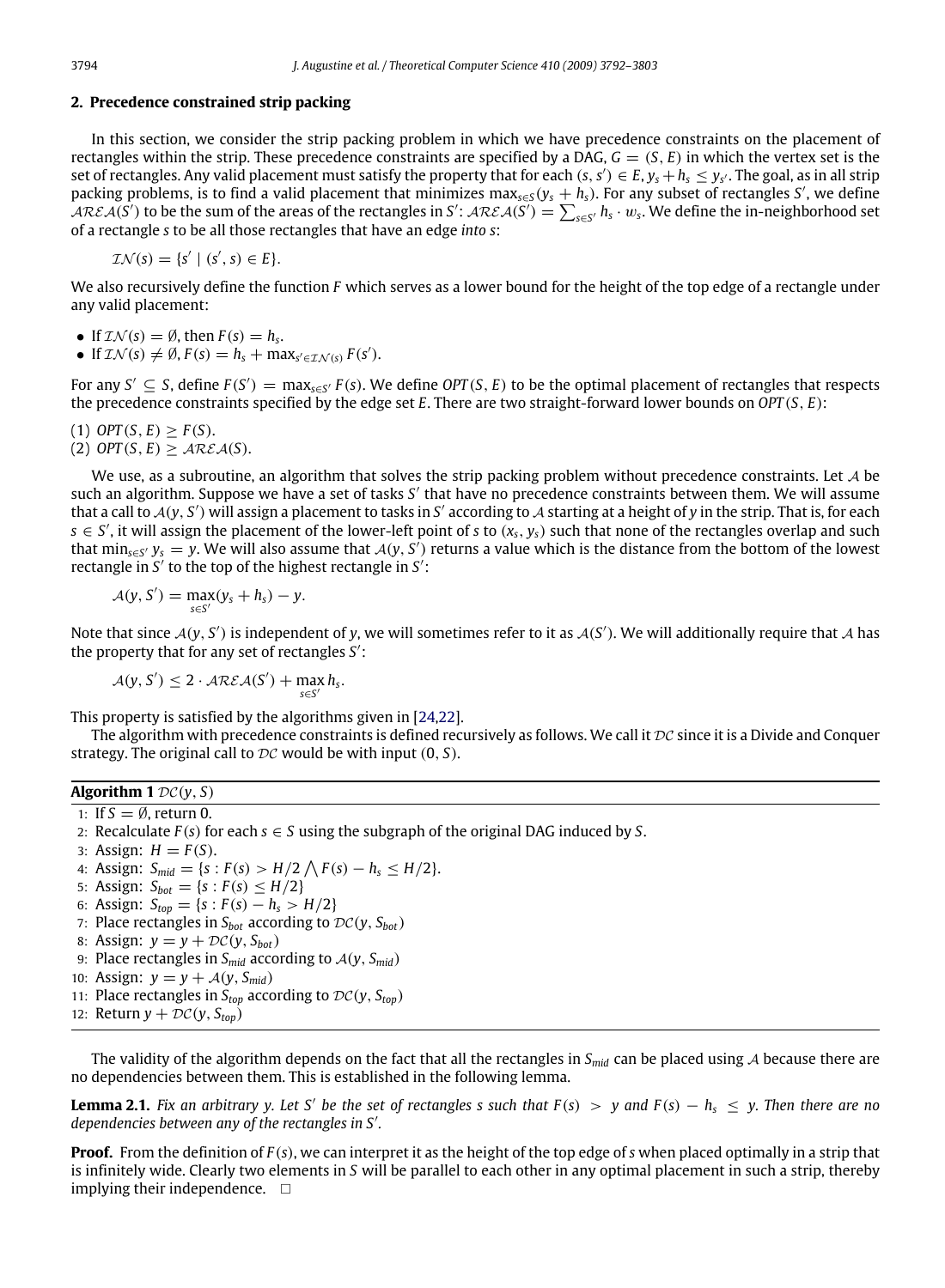We need one more lemma before we are ready to prove the bound on  $DC$ :

<span id="page-3-0"></span>**Lemma 2.2.** *The set Smid can not be empty.*

**Proof.** From the recursive nature of the definition of  $F(s)$ , it is clear that there is a "tight" dependency path from some rectangle  $s_{base}$   $\vert \mathcal{I} \mathcal{N} s_{base} = \emptyset$  to another rectangle  $s_{top}$   $\vert F(s_{top}) = H$  such that sum of the heights of the rectangles in this path is *H*. Clearly, one of the rectangles in this path must be in  $S_{mid}$ .  $\square$ 

Now we can establish the bound on the height of the schedule produced by  $\mathcal{DC}$ .

**Theorem 2.3.**  $DC(S) < (2 + log(n + 1))OPT(S, E)$ .

**Proof.** We will show that  $DC(S) \le log(n + 1) \cdot F(S) + 2 \cdot \text{AREA}(S)$ . We prove the result by induction on the number of tasks in *S*. Clearly if *S* has only one task or is empty, the statement above holds.

Let  $n_{bot} = |S_{bot}|$  and  $n_{top} = |S_{top}|$ . By [Lemma 2.2,](#page-3-0) we know that  $n_{top} + n_{bot} < n$ . By induction, we know that

$$
\mathcal{DC}(S_{bot}) \leq log(n_{bot} + 1) \cdot F(S)/2 + 2 \cdot \mathcal{AREA}(S_{bot})
$$

and

 $\mathcal{DC}(S_{top}) \leq \log(n_{top} + 1) \cdot F(S)/2 + 2 \cdot \mathcal{AREA}(S_{top}).$ 

Furthermore, by the bound on A, we know that  $A(S_{mid}) \leq 2A\mathcal{R}\mathcal{E}A(S_{mid}) + F(S)$ . We have that

$$
\begin{aligned} \mathcal{DC}(S) &= \mathcal{DC}(S_{bot}) + \mathcal{A}(S_{mid}) + \mathcal{DC}(S_{top}) \\ &\le 2(\mathcal{AREA}(S_{bot}) + \mathcal{AREA}(S_{mid}) + \mathcal{AREA}(S_{top})) + F(S) + (\log(n_{bot} + 1) + \log(n_{top} + 1))F(S)/2 \\ &\le 2\mathcal{AREA}(S) + (2 + \log(n_{bot} + 1) + \log(n_{top} + 1))F(S)/2 \\ &\le 2\mathcal{AREA}(S) + \log(n + 1) \cdot F(S). \end{aligned}
$$

The last inequality holds because for any non-negative integers  $n_1$ ,  $n_2$  and  $n$  such that  $n_1 + n_2 < n$  and  $n \ge 2$ ,  $\log(n_1 + 1)$  $+ \log(n_2 + 1) \leq 2(\log(n + 1) - 1).$ 

#### *2.1. A bottleneck to an o*(log *n*)*-approximation*

The following example illustrates the existence of a class of problem instances for which the optimal placement is an Ω(log *n*) factor larger than the two simple lower bounds (ARE A(*S*) and *F* (*S*)) that we use here. This demonstrates that a more sophisticated lower bound for the optimal placement will be required in order to achieve an approximation factor that is *o*(log *n*).

<span id="page-3-1"></span>**Lemma 2.4.** *There exist arbitrary sized instances of the strip packing problem with precedence constraints such that*

$$
OPT(S, E) \in \Omega(\log n) \max_{s \in S} F(s)
$$

*and*

$$
OPT(S, E) \in \Omega(\log n) \mathcal{AREA}(S).
$$

**Proof.** Without loss of generality, we assume *n* = 2 *<sup>k</sup>*+<sup>1</sup> − 2 for some positive integer *k*. Given *n*, we construct the instance comprising of a set of rectangles *S* that can be partitioned into two subsets *Stall* and *S*w*ide* that we also call tall and wide rectangles respectively. The two sets are of equal cardinality, although some of the wide rectangles are unused in constructing the example. The basic construction is illustrated in [Fig. 1.](#page-4-0) Each rectangle  $s \in S_{wide}$  (shown as unshaded rectangles in [Fig. 1\)](#page-4-0), has  $h_s = \epsilon \to 0$  and  $w_s = 1$ . The tall rectangles are the shaded rectangles in [Fig. 1.](#page-4-0) *S*<sub>tall</sub> is sorted in non-increasing order of heights and the height of the *i*th rectangle in S<sub>tall</sub> is  $1/(2^{\lfloor \log i \rfloor})$ ,  $1 \le i \le n/2$ . Notice that there are *k* distinct heights and there are 2*<sup>i</sup>*−<sup>1</sup> rectangles of height 1/2 *i*−1 for 1 ≤ *i* ≤ *k*. All rectangles in *Stall* have a width of 1/*k*. The precedence constraints are as illustrated in [Fig. 1.](#page-4-0) There are *k* chains in *G*(*S*, *E*) and each chain *i* is comprised of all the rectangles of a given height *h<sup>s</sup>* = 1/2 *i*−1 in an arbitrary order. In addition, each contiguous pair of elements in *S i tall* sandwich a rectangle from *S*w*ide*. It is easy to see that the number of rectangles needed in *S*w*ide* is at most *n*/2 and the extra rectangles form a separate chain that will not cause any significant increase in *OPT* (*S*, *E*). Notice that max<sub>*s*∈*S*</sub>  $F(s) = \mathcal{AREA}(S) = 1$ , as  $\epsilon \to 0$ . However, the wide rectangles hinder us from packing them densely because they force us to pack in shelves and obstruct any tall rectangle from spanning multiple shelves due to the fact that their width is 1. The task in chain 1 in the *G*(*S*, *E*) dominates one of the shelves which is of height 1. Since both rectangles in chain 2 cannot be placed in parallel with chain 1, we need to create at least 1 more shelf of height 1/2. Every time we place a new chain *i*, we can place at most half of the rectangles in shelves that we have already created. Recall that chain *i* has 2*<sup>i</sup>*−<sup>1</sup> rectangles of height 1/2 *i*−1 and hence we create 2*<sup>i</sup>*−<sup>2</sup> shelves increasing the height by 1/2. Since there are *k* chains, the total height is at least  $k/2 \in \Omega(\log n)$ .  $\square$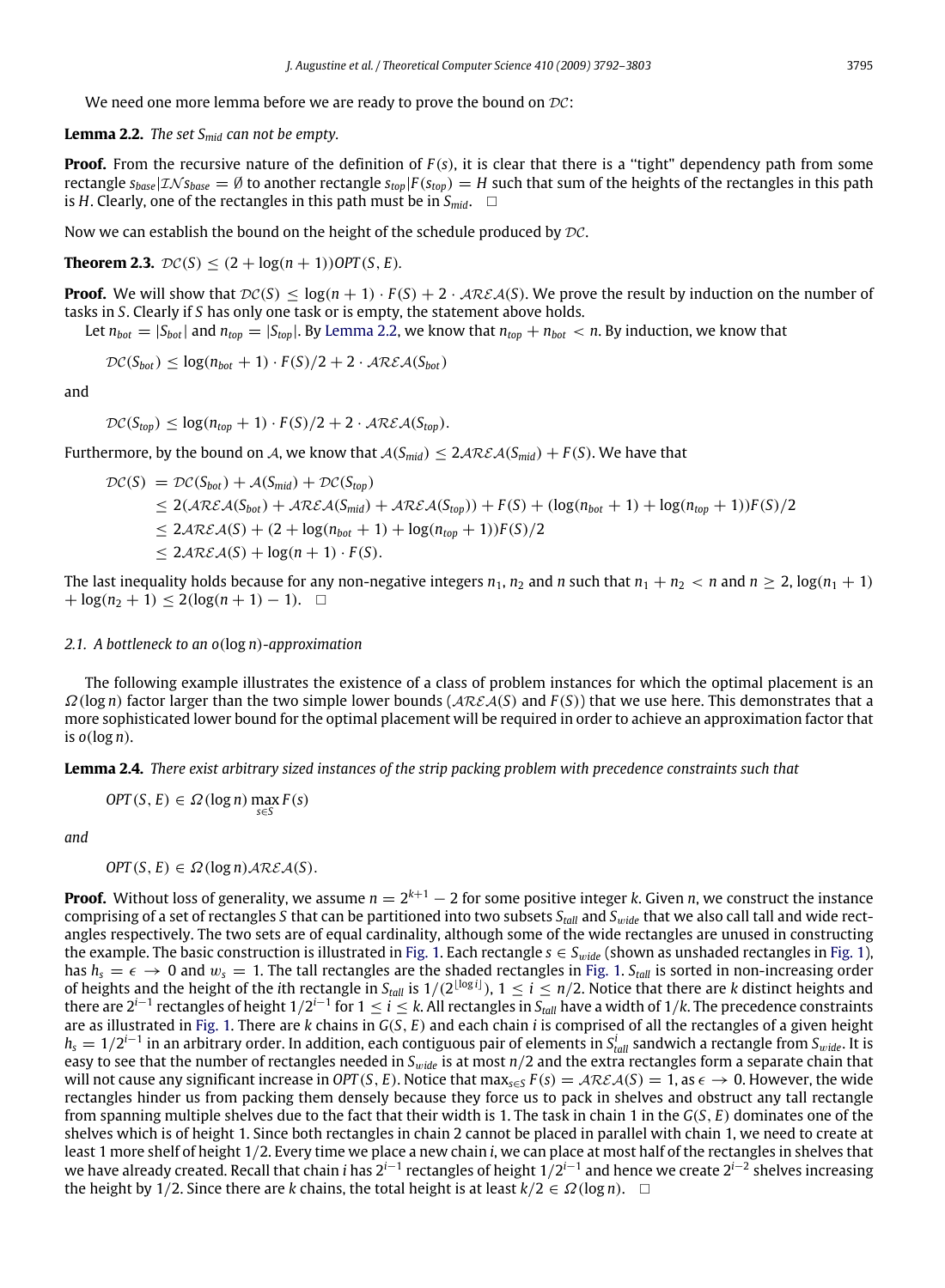

<span id="page-4-0"></span>**Fig. 1.** Illustrates the difficulty in proving that an algorithm is *o*(log *n*)-approximate.

#### *2.2. Fixed height*

In this section, we study precedence constrained strip packing when the heights of the rectangles are fixed and therefore can be normalized to 1. We first reduce it to the precedence constrained bin-packing problem studied as a special case of the resource constrained scheduling problem by Garey, Graham, Johnson and Yao [\[13\]](#page-11-20) and show that their asymptotic results carry over to our problem. In the precedence constrained bin-packing problem, we have *n* tasks each with a size in (0, 1] associated with it. We also have a sequence of bins and each bin can hold tasks that have a total size of at most 1. Each task should be placed in a bin such that the number of bins needed is minimized. In addition, we are given a partial order  $\prec$  on the tasks such that if  $a \lt b$ , then we need to place *a* in a bin that is strictly earlier in the sequence than *b*. Garey et al. provide an asymptotic 2.7-approximation, i.e. the cost of their solution is at most 2.7 times the cost of the optimal solution plus a constant. We show that this result applies to strip packing with rectangles of fixed height. We then provide an absolute 3-approximation algorithm (with no additive constant). We are unaware of any other result for the precedence constrained bin-packing problem that might improve on our result in the absolute sense.

Consider precedence constrained strip packing with rectangles of height 1. Define a shelf *i* for some positive integer *i* to be the portion of the strip from height (*i* − 1) to *i*. We say that a solution to the strip packing problem is a *shelf* solution if each rectangle is placed within a single shelf. We will show that we can restrict our attention to shelf solutions by showing that any solution for the strip packing problem can be converted to a shelf solution without increasing the total height of the placement. Recall that *x<sup>s</sup>* refers to the height of the lower left corner of rectangle *s*. The conversion is achieved by iteratively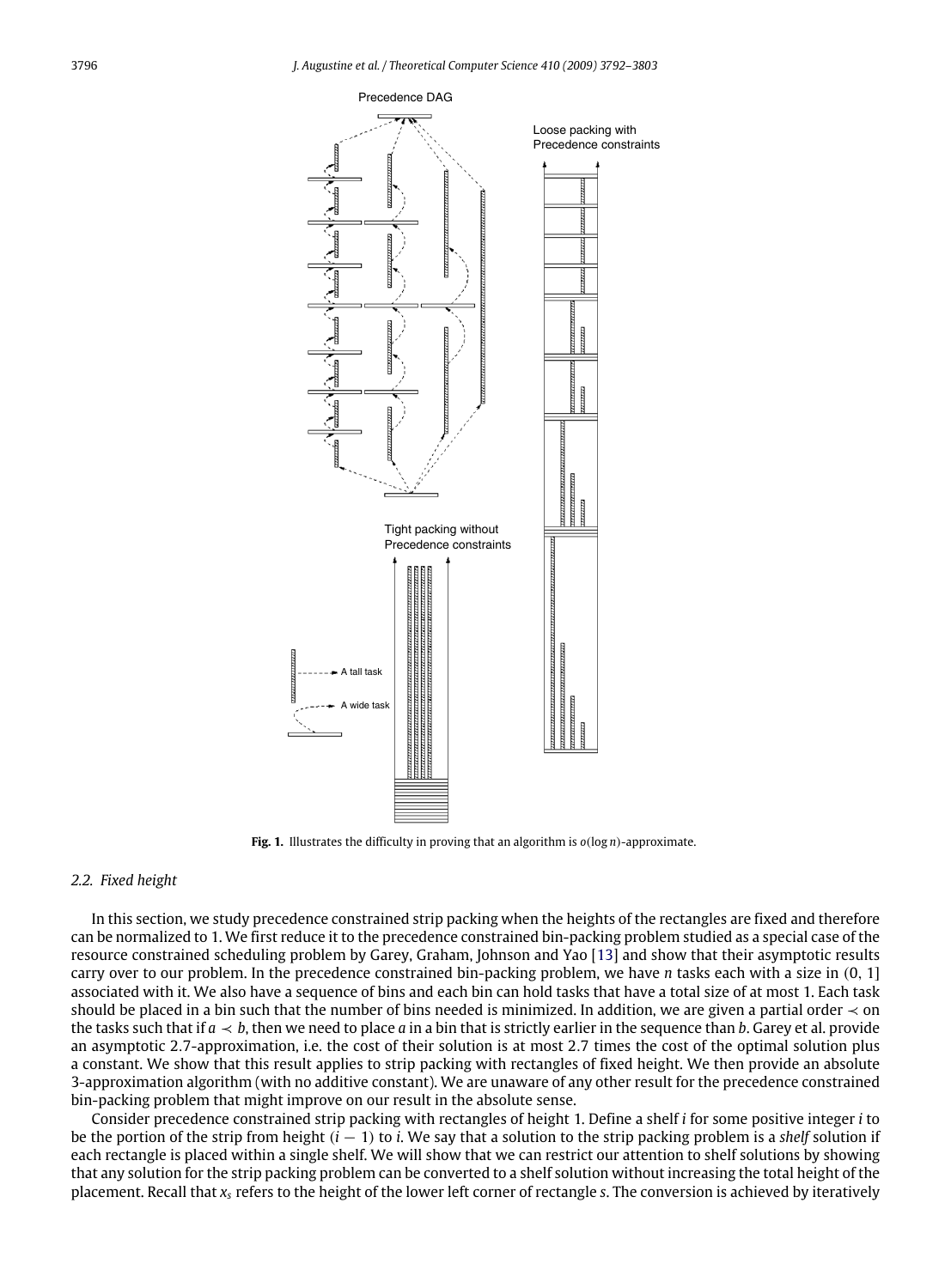picking the rectangle *s* that spans two shelves and has the lowest *x<sup>s</sup>* , and sliding it down until it fits in the lower of the two shelves that it spans. The only way we cannot slide it down is if there was another rectangle obstructing it, but such a rectangle s' would also be spanning two shelves and  $x_{s'}\, <\, x_s$ , which will be a contradiction. We repeat this process of sliding down until all rectangles are contained inside a shelf. Thus we have established that we can restrict ourselves to shelf algorithms, i.e., algorithms that arrange the rectangles in shelves. It is quite easy to see that if we consider the shelves to be bins and each rectangle of width w to be a task of size  $w$ , the two problems are equivalent. Therefore, the asymptotic 2.7-approximation for precedence constraint bin packing applies to precedence constrained strip packing with rectangles of uniform height.

Now we describe an algorithm  $\mathcal F$ , a natural variant of the Next Fit algorithm for bin packing, that achieves an absolute 3-approximation. The algorithm  $\mathcal F$  constructs a shelf placement. It keeps one open shelf at the top of the current placement. All shelves below the open shelf are closed. A rectangle is said to be *available* if all of its predecessors in *G*(*S*, *E*) have already been placed on closed shelves. Algorithm  $\mathcal F$  maintains a queue of all available rectangles and will keep taking rectangles from the head of the queue, placing them from left to right on the open shelf. This continues until the rectangle at the head of the queue can not fit on the open shelf or the queue is empty. When this happens, the algorithm closes the currently open shelf and opens a new shelf above it. Every time a new shelf is opened, the ready queue becomes repopulated (as new rectangles may have become available) and the process of fitting rectangles on the currently open shelf begins again. We repeat this process until we exhaust all of the rectangles. If the current open shelf is closed because the ready queue is empty, we call this a *skip*. The following lemma bounds the number of skips.

#### <span id="page-5-0"></span>**Lemma 2.5.** *The number of skips performed by*  $F$  *is at most OPT* (*S*, *E*).

**Proof.** First observe that if there is path of length *p* in *G* = (*S*, *E*), then *p* is a lower bound for *OPT* (*S*, *E*). Define a *skip-shelf* to be a shelf which resulted in a skip. In other words, the ready list is empty after placing tasks in a skip-shelf. Let *L* be the set of rectangles that are placed on any skip-shelf. For any rectangle *s* that is placed above *L*, there must be a path in the DAG from some rectangle in *L* to *s*. If not, *s* would be in the ready list just after all the rectangles in *L* had been placed on the shelf. Whereas the fact that the shelf resulted in a skip means that the ready list was empty.

We will construct a path in the DAG with a vertex corresponding to a rectangle in each skip-shelf. Start by selecting an arbitrary rectangle *s* in the top-most skip-shelf. This will be the current rectangle. There must be a rectangle in the next highest skip-shelf that has a path to *s*. Call this rectangle the current rectangle and continue downwards until the bottom skip-shelf is reached. By concatenating these paths, we construct a path with a vertex in each skip-shelf.  $\Box$ 

**Theorem 2.6.** F *has an approximation ratio of* 3 *for strip packing with precedence constraints when rectangles have uniform height.*

**Proof.** We employ a method of coloring the shelves by sweeping from bottom to top in the strip. To start with, the current shelf is the first shelf. If current is shelf *i* and the total area covered by rectangles in shelves *i* and *i*+1 is greater than or equal to 1, then color shelves *i* and  $i + 1$  red and move the current to  $i + 2$ . Otherwise, color the shelf green and move on to shelf  $i + 1$ . Notice that the red shelves have a density of coverage at least  $1/2$ . Also notice that each green shelf is a skip-shelf. Suppose that we have a green shelf which did not cause a skip step, then the queue was not empty at the time the shelf was closed and the rectangle at the head of the queue must have not fit onto the shelf. However, since this rectangle was the first to be placed onto shelf  $i + 1$ , this would mean that the total area on shelves  $i$  and  $i + 1$  must exceed 1 and the shelf would have been colored red.

Let *r* and *g* be the number of red and green shelves respectively. We know that the total height of the packing produced by F is  $(r+g)$ . Since red shelves have density at least  $1/2$ ,  $r \leq 2A\mathcal{REA}(S) \leq 2 \cdot OPT(S, E)$ . We also have that  $g \leq OPT(S, E)$ by [Lemma 2.5.](#page-5-0) Therefore,  $(r + g) \leq 3 \cdot OPT(S, E)$ .  $\Box$ 

Similar to [Lemma 2.4,](#page-3-1) [Lemma 2.7](#page-5-1) complements our algorithm with approximation ratio 3 by providing evidence for an inherent difficulty in proving an algorithm to be  $\rho$ -approximate for some  $\rho < 3$ . Recall that  $\mathcal{AREA}(S)$  and  $F(S)$  are the two straightforward lower bound on the optimal height of a packing for precedence constrained strip packing regardless of restrictions on rectangle heights.

<span id="page-5-1"></span>**Lemma 2.7.** For all  $n = 3k$ , where k is a positive integer, and for all arbitrarily small  $\epsilon$ , there exist instances of the strip packing *problem with precedence constraints and uniform height such that the number of rectangles is n and*

$$
OPT(S, E) = 3(\max_{s \in S} F(s) - 1)
$$

*and*

$$
OPT(S, E) = 3 \cdot \mathcal{AREA}(S) - 3n\epsilon.
$$

**Proof.** We have two types of rectangles in our construction as illustrated in [Fig. 2.](#page-6-0) A third (of the total *n* rectangles) are narrow rectangles of height 1 and width  $\epsilon \to 0$  and the rest are wide rectangles, the shaded rectangles in [Fig. 2,](#page-6-0) of height 1 and width  $1/2 + \epsilon$ . The precedence constraints are as shown in the figure. The narrow rectangles form a single chain, which requires that they be placed one on top of the other. Each wide rectangle has an edge to the first narrow rectangle in the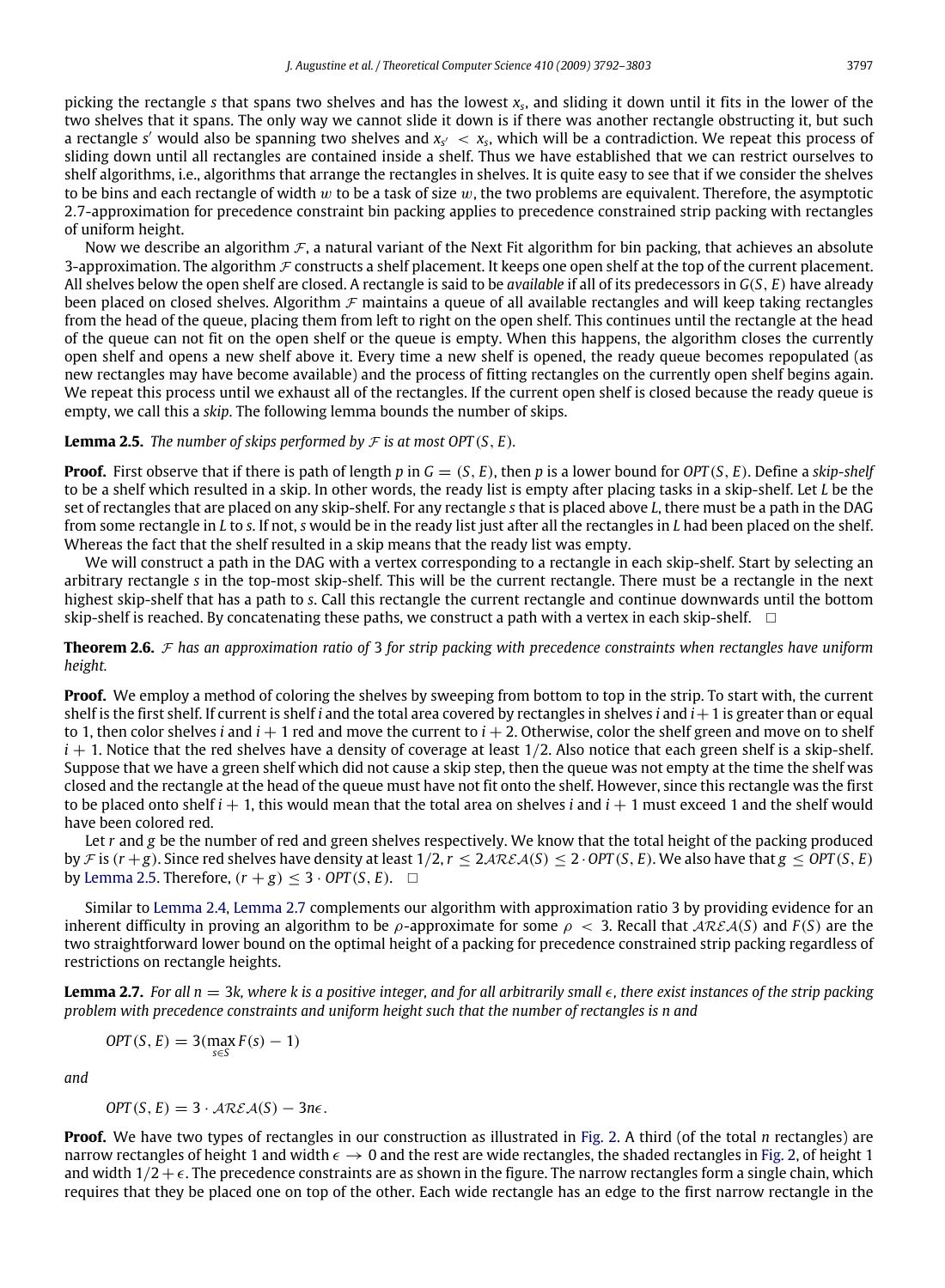<span id="page-6-0"></span>

path, requiring that all the wide rectangles be placed below all the narrow rectangles. The total area ARE A(*S*) is the sum of the areas of narrow and wide rectangles and it is given by

$$
\mathcal{AREA}(S) = \frac{2n}{3}(1/2 + \epsilon) + \frac{n\epsilon}{3}
$$

$$
= \frac{n}{3} + n\epsilon.
$$

The total height of the critical path is given by

$$
\max_{s \in S} F(s) = \frac{n}{3} + 1.
$$

The optimal packing, as shown in the figure, places the rectangles in series, thereby forcing the optimal height to *n*. This proves our lemma.  $\square$ 

#### **3. Strip packing with release times**

In this section, we constrain our problem by associating a release time  $r_s$  with each  $s \in S$ . The base of the strip is height 0 and each rectangle *s* has to be placed at or above height *r<sup>s</sup>* in the strip. A valid packing is defined as a placement of each rectangle in *S* in the strip such that the rectangles are contained entirely in the strip and there is no overlapping of rectangles. The rectangles cannot be broken into smaller pieces in any fashion; from the perspective of placing jobs on FPGAs, we disallow preemption or placing any job in non-contiguous columns. As usual, we are trying to minimize the maximum height given by max<sub>s∈S</sub>(y<sub>s</sub> + *h*<sub>s</sub>), where y<sub>s</sub> is the position of the base of the rectangle *s* in the strip packing and *h*<sub>5</sub> ≤ 1 by assumption. We also assume that the widths of the rectangles are in the interval  $[\frac{1}{K}, 1]$  for some constant *K*. The running time of the algorithm will be exponential in *K*. When the rectangles model jobs on an FPGA with *K* columns, this assumption enforces each job to be at least one column wide — a natural requirement.

Let *P* denote the input problem instance. *P* is a set of rectangles, each with a specified width, height and release time. We provide an asymptotic PTAS for *P*. We seek to use linear programming (LP) to solve *P*, but since it is integral in nature, we cannot directly apply LP. Therefore, we convert it to a fractional version in which each rectangle can be sliced horizontally and the resulting pieces can be placed in separate locations. Additionally, the fractional version permits the pieces resulting from a particular rectangle to be placed in parallel. That is, there can be more than one piece of the same rectangle that overlaps the same horizontal line across the strip. However, all the pieces of a rectangle must be placed at or above the release time of the rectangle. For any input *P* to the original problem, let *OPT* (*P*) denote the optimal solution for the original integral version of the problem and *OPTf*(*P*) denote the optimal solution for the fractional version of the problem.

We will also make use of two reductions. First, we reduce *P*, the original input, to *P*(*R*), such that the rectangles in *P*(*R*) have only *R* distinct release times. Then we reduce  $P(R)$  to  $P(R, W)$  such that in  $P(R, W)$ , the rectangles have one of *R* distinct release times and one of *W* distinct widths. In each case, the cost of the optimal fractional solution increases only by a small amount. In addition, there is a one-to-one correspondence between rectangles in the original problem and the constrained problem. Furthermore, the widths and release times of each rectangle will stay the same or increase in the course of the reduction. Thus, when we finally convert the fractional solution of *P*(*R*, *W*) to an integral solution, this will yield a solution to the original problem instance *P*. This process is outlined in [Algorithm 2.](#page-7-0) The output in line 9 of [Algorithm 2](#page-7-0) is a packing for *P*(*R*, *W*), but this can be easily adapted to *P* because, by construction, the release times are higher and the widths are wider for each input rectangle in *P*(*R*, *W*) than in *P*.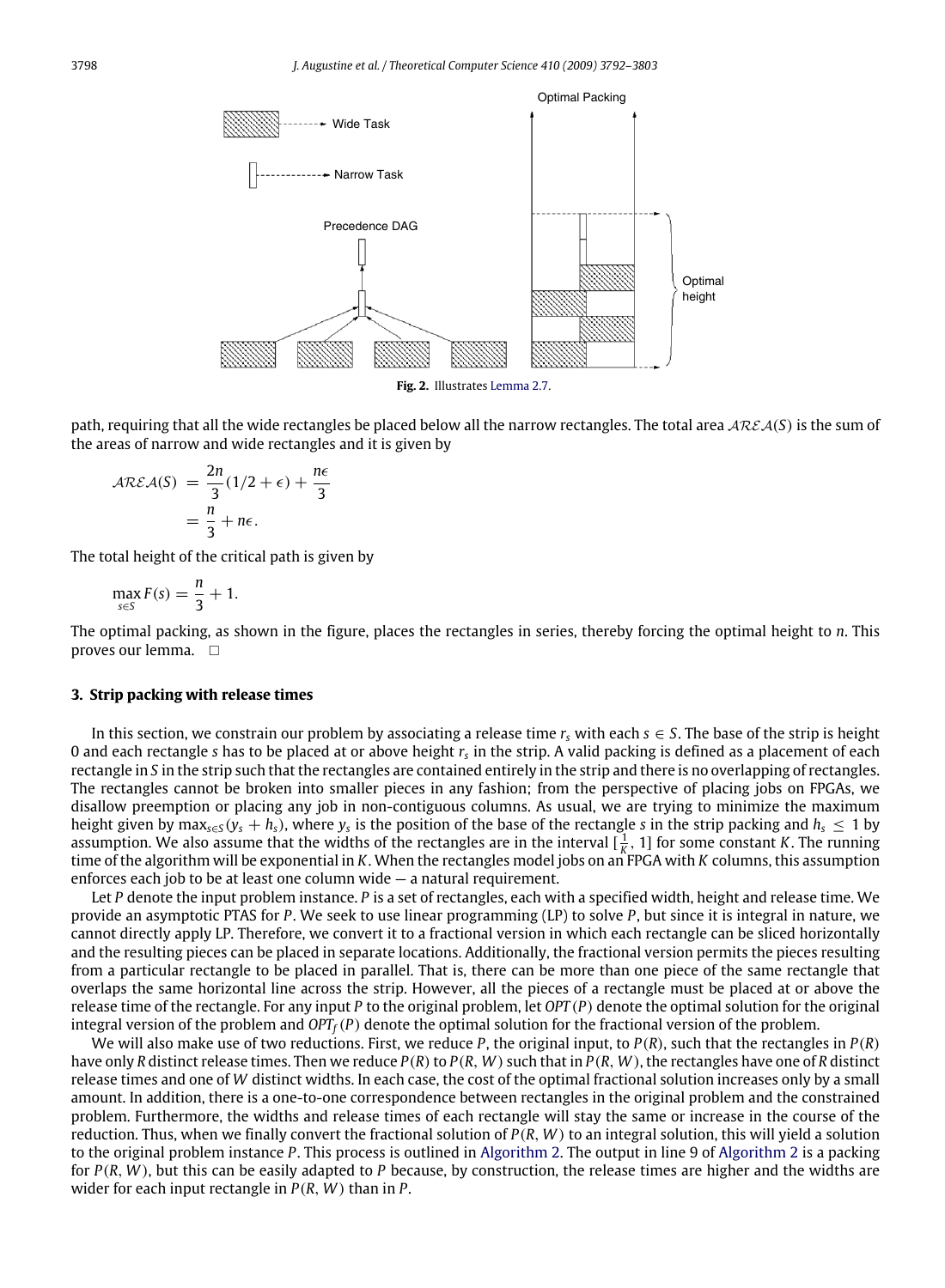#### **Algorithm 2** APTAS for strip packing with release times

<span id="page-7-0"></span>1: **INPUT:** An instance *P* and error parameter  $\epsilon$ 

2: Assign:  $\epsilon' := \epsilon/3$ 

- 3: Assign:  $R := \lceil 1/\epsilon' \rceil$
- 4: Assign:  $W := [1/\epsilon']K(R + 1)$
- 5: **Reduce** *P* to *P*(*R*) according to the proof of [Lemma 3.1](#page-7-1)
- 6: **Reduce** *P*(*R*) to *P*(*R*, *W*) according to the proof of [Lemma 3.2](#page-7-2)
- 7: **Solve** Use linear programming to get *OPTf*(*P*(*R*, *W*)) as outlined in the proof of [Lemma 3.3](#page-10-0)
- 8: **Convert** fractional solution  $OPT_f(P(R, W))$  to integral solution  $S(R, W)$  according to the proof of [Lemma 3.4](#page-10-1)
- 9: **OUTPUT:** S(*R*, *W*)

#### *3.1. Constructing P*(*R*, *W*) *from P*

We provide a series of lemmas that describe key insights to show how  $OPT_f(P(R, W))$  can be modified to work as an asymptotic PTAS for *P*. [Lemmas 3.1](#page-7-1) and [3.2](#page-7-2) are proven constructively, thus providing constructive details for lines 5 and 6 respectively. [Lemma 3.1](#page-7-1) bounds the number of release times.

<span id="page-7-1"></span>**Lemma 3.1.** For a fixed  $\epsilon_r > 0$ , problem instance P can be reduced to an instance  $P(R)$ , where  $R = \frac{1}{\epsilon_r}$  such that OPT<sub>f</sub>( $P(R)$ )  $\leq$   $(1+\epsilon_r)$  *OPT<sub>f</sub>*(*P*). This reduction takes time polynomial in the size of the input and  $1/\epsilon_r$ . Furthermore, the set of rectangles in *P and P*(*R*) *is the same and the release time of each rectangle in P*(*R*) *is no earlier than its release time in P.*

**Proof.** We provide a constructive proof that bounds the number of release times similar to [\[1\]](#page-11-22). Define  $r_{\rm max} = \max_{s \in S} r_s$ . Note that  $r_{\text{max}}$  is a lower bound for any solution of S. Define  $\delta = \epsilon_r r_{\text{max}}$ . We define  $\varrho_j = j \cdot \delta$ , for  $0 \leq j \leq 1/\epsilon_r$ . We now define two problem instances based on *P*:

- *P*<sup>↓</sup>: For each rectangle *s* ∈ *S* defined in the problem instance *P*, we have a corresponding rectangle *s*<sup>↓</sup> in *P*↓ with the same dimensions as in *s*, but its release time is max $_{0\leq i<1/\epsilon_r}\varrho_i\leq r_s.$  Also, define the optimal fractional packing for this problem to be *OPT* <sup>↓</sup> .
- *P*<sup>↑</sup>: For each rectangle *s*<sup>↓</sup> in *P*<sup>↓</sup> defined in the problem instance *P*<sup>↓</sup>, we have a corresponding rectangle *s*<sup>↑</sup> in *P*↑ with the same dimensions as in s<sup>↓</sup>, but its release time is  $r_{s^{\downarrow}}+\delta.$  Also, define the optimal fractional packing for this problem to be *OPT* <sup>↑</sup> .

From the definitions, we can see that any valid solution to  $P^{\downarrow}$  can be pushed up by  $\delta$  to form a valid solution for  $P^{\uparrow}$  and vice versa. Therefore,

$$
OPT^{\uparrow} \le OPT^{\downarrow} + \delta. \tag{3.1}
$$

In addition, each rectangle  $s$  in  $P$  has release times sandwiched in [ $r_s$ , ,  $r_s$ <sub>1</sub>]. It follows that OPT  $^\downarrow\leq$  OPT  $\leq$  OPT  $^\uparrow$ . Hence,

$$
OPT^{\uparrow} \leq OPT + \delta = OPT + \epsilon_r r_{\text{max}} \leq (1 + \epsilon_r) OPT.
$$

*P*<sup>↑</sup>, which obviously can be constructed in time polynomial in the input size and 1/ $\epsilon$ , serves as *P*(*R*), the reduced problem instance that has exactly *R* distinct release times.  $\square$ 

The following lemma enables us to reduce our problem with a bounded number of release times to one with a bounded number of release times and rectangle widths while only suffering a small increase in the total height of the placement.

<span id="page-7-2"></span>**Lemma 3.2.** *Given constant positive integers R and W such that W is an integer multiple of R* + 1*, a problem instance P*(*R*) *can be reduced in time polynomial in the size of the input to an instance P*(*R*, *W*) *such that*

$$
OPT_f(P(R, W)) \leq OPT_f(P(R)) \cdot \left(1 + \frac{(R+1)K}{W}\right).
$$

**Proof.** This constructive proof uses the grouping technique previously employed in [\[8,](#page-11-3)[9,](#page-11-10)[16\]](#page-11-11), but we modify it to account for the *R* release times. It will be apparent that the construction takes time polynomial in the size of the input, *R*, and *W*. Recall that the release times are denoted by  $\varrho_0 = 0 < \varrho_1 < \varrho_2 < \cdots < \varrho_R < \varrho_{R+1} = \infty$ . We first outline the reduction and then show that the lemma holds for it. Essentially, for the jobs in each release time, we construct an instance whose jobs have  $W/(R+1)$  distinct widths in the same manner as in [\[16\]](#page-11-11). We then ensure that this construction at each release time can be extended to the case with multiple release times. For the sake of completeness, we provide all the details of the construction.

Consider the stacking of a set of rectangles *S* such that the rectangles are placed left justified one on top of another sorted in non-increasing order of their widths from bottom to top. An illustrative example is shown in [Fig. 3.](#page-8-0) We call this the *stacking of S*. Consider two sets *S* and *S'* of rectangles all of which have the same release time. We say that the stacking of *S is contained in* the stacking of *S* ′ if the area covered by the rectangles in *S* ′ when they are stacked can be placed so that it completely covers the area of the stacking of *S*. Finally a set of rectangles *P* is *contained* in another set of rectangles *P* ′ if for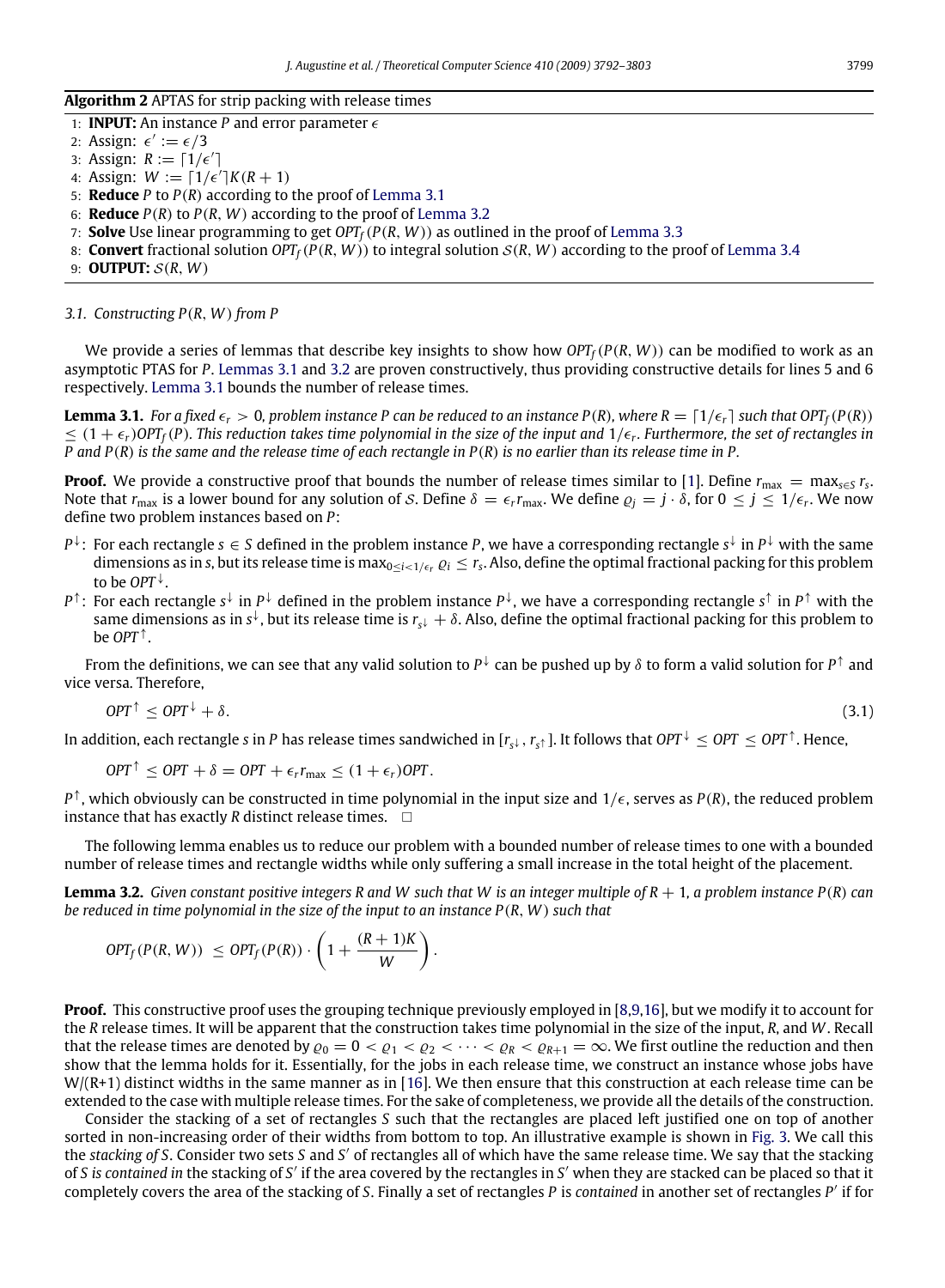

Fig. 3. Figure illustrating the definition of a stacking of *S*. Assume that *S* and *S'* have the same release times. Note that *S* is contained in *S'*.

<span id="page-8-0"></span>

<span id="page-8-1"></span>**Fig. 4.** Figure illustrating  $P_i$ ,  $P_i^{sup}$ ,  $P_i^{inf}$ , and  $P_i(R, W)$ . The dotted horizontal lines are of the form  $y = \ell H(P_i)(R + 1)/W$  for  $0 \le \ell < W/(R + 1)$ . The densely patterned rectangles in  $P_i(R,W)$  are wider than their counterparts in  $P_i$ . In  $P_i^{sup}$  and  $P_i^{inf}$ , the rectangles of equal widths have the same pattern.

each distinct release time  $\rho$ , the stacking of the set of jobs with release time  $\rho$  in P is contained in the stacking of the set of jobs with release time  $\varrho$  in  $P'$ . Note that if  $P$  is contained in  $P'$ , then  $OPT_f(P) \leq OPT_f(P')$ .

We construct an instance *P*(*R*, *W*) (a set of rectangles with associated release time, height and width) such that the rectangles in  $P(R, W)$  have at most W distinct widths and  $P(R)$  is contained in  $P(R, W)$ . We partition  $P(R)$  =  $P_0\bigcup P_1\bigcup\cdots\bigcup P_k,$  where each  $P_i\ =\ \{s\ :\ s\ \in\ P(R)\bigwedge r_s\ =\ \varrho_i\},$   $0\ \leq\ i\ \leq\ R.$  Let  $H(P_i)$  denote the height of stacking of the rectangles in  $P_i$ . We use  $W/(R+1)$  out of the W widths per part  $P_i$  of  $P(R)$ . Hence, we divide each stacking of the parts  $P_i \subseteq P(R)$  into  $W/(R+1)$  equal pieces by cutting the stack with lines  $y = \ell H(P_i)(R+1)/W$ , where  $0 \leq \ell \leq W/(R+1)$ . A rectangle is a threshold rectangle if a line  $\ell H(P_i)(R+1)/W$  cuts through its interior or aligns with its base. The threshold rectangles partition the stacking of  $P_i$  into groups, i.e., each group starts with a threshold rectangle in the stack and includes all rectangles above it until but excluding the next threshold rectangle above it (if it exists). Let *Pi*,ℓ denote the set of rectangles in group  $\ell$  of  $P_i$ . Let  $w_{i,\ell}$  denote the width of the threshold rectangle in that group. Note that width of all the rectangles in  $P_{i,\ell}$  is at most  $w_{i,\ell}$ . For ease of notation, we will define  $w_{i,W/(R+1)} = 0$ . Similar to  $P_i$ , we define  $P_i(R, W) = \{s : s \in P(R, W) \bigwedge r_s = \varrho_i\}, 0 \le i \le R$ . To construct each  $P_i(R, W)$ , we set the widths of all the rectangles in  $P_{i,\ell}$ to be  $w_{i,\ell}$  for each  $0 \le i < R$  and  $0 \le \ell < W/(R+1)$ . The rest of the attributes of each rectangle such as its height and release time remain unaltered. We can easily combine the parts,  $P_i(R, W)$ , to get  $P(R, W)$ . We now need to bound  $OPT_f(P(R, W))$  to prove the lemma (refer [Fig. 4\)](#page-8-1).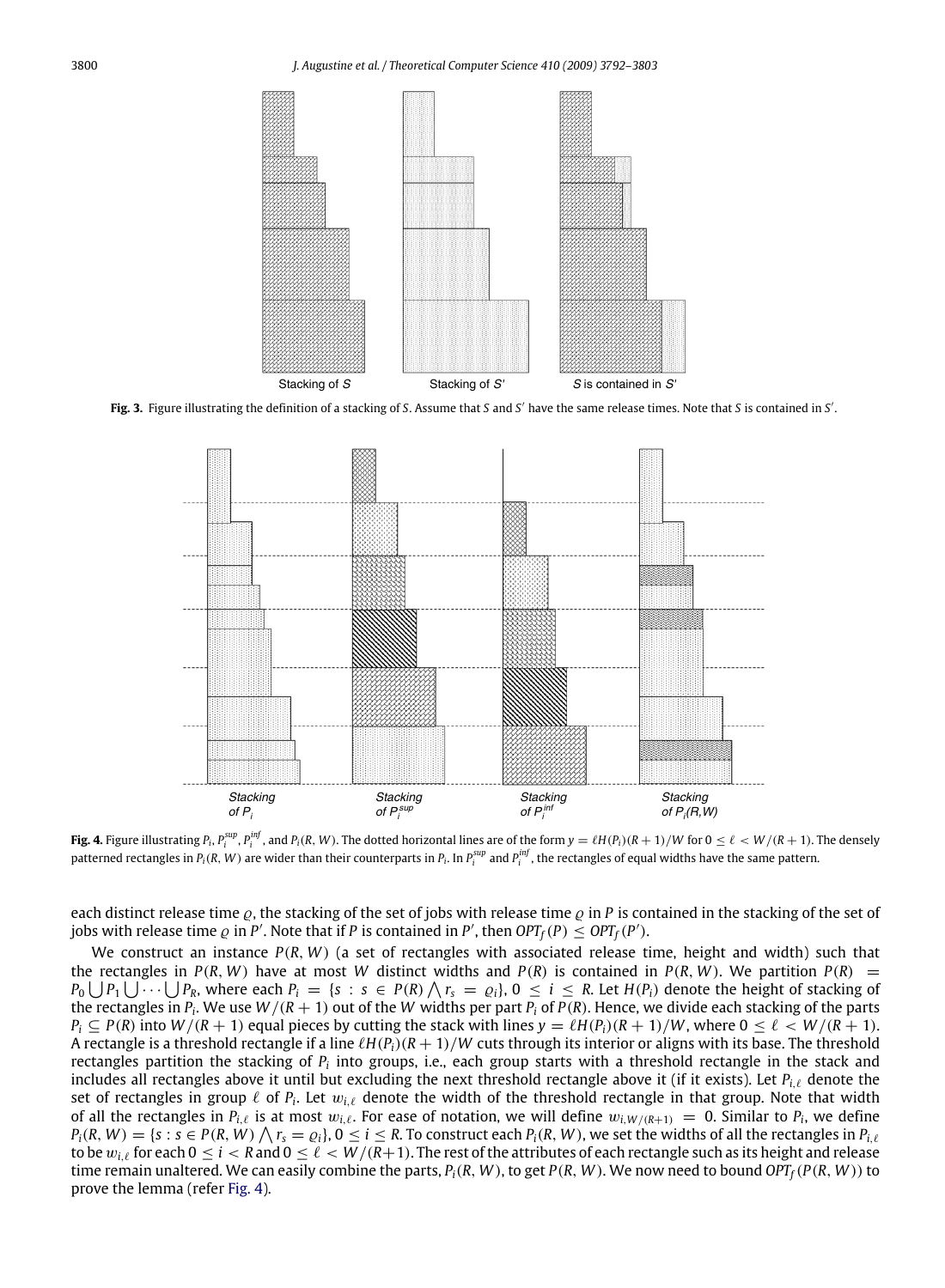We consider two other sets of rectangles  $P^{inf}=\bigcup_i P^{inf}_i$  and  $P^{sup}=\bigcup_i P^{sup}_i$ . Each  $P^{inf}_i$  will consist of  $W/(R+1)$  rectangles each with height  $H(P_i)(R+1)/W$ , release time  $\varrho_i$  and width  $w_{i,\ell+1}$  where  $0 \leq \ell < W/(R+1)$ . Similarly,  $P_i^{sup}$  will consist of  $W/(R+1)$  rectangles each with height  $H(P_i)(R+1)/W$ , release time  $\rho_i$  and width  $w_i$ , The four instances are related in that *P inf* is contained in *P*(*R*) (the original set of input rectangles) which is contained in *P*(*R*, *W*) which is in turn contained in *P sup*. Thus, we have that

$$
OPT_f(P^{inf}) \leq OPT_f(P(R)) \leq OPT_f(P(R,W)) \leq OPT_f(P^{sup}).
$$

We need only to show now that

$$
OPT_f(P^{sup}) \leq OPT_f(P(R)) \cdot \left(1 + \frac{(R+1)K}{W}\right).
$$

The sets *P inf* and *P sup* are almost the same except that *P sup* has *R* extra rectangles, each of width at most 1 and height  $H(P_i)(R+1)/W$ , corresponding to each release time  $\varrho_i.$  The optimal fractional strip packing schedules for the two differ by at most  $\sum_i H(P_i)(R+1)/W = H(P(R))(R+1)/W$ . Therefore,

$$
OPT_f(P^{sup}) \leq OPT_f(P^{inf}) + H(P(R))(R+1)/W.
$$

Since the widths of the rectangles are lower bounded by  $\frac{1}{K}$ ,  $H(P(R)) \cdot \frac{1}{K} \leq \mathcal{AREA}(P(R)) \leq OPT_f(P(R))$ . Therefore, we have

$$
OPT_f(P^{sup}) \le OPT_f(P^{inf}) + H(P(R))(R+1)/W
$$
  
\n
$$
\le OPT_f(P(R)) + K \cdot OPT_f(P(R))(R+1)/W
$$
  
\n
$$
\le OPT_f(P(R))(1 + K(R+1)/W). \square
$$

#### *3.2. Constructing an Integral Solution from OPTf*(*P*(*R*, *W*))

We can formulate an instance of the fractional problem with a constant number of widths and release times as a linear programming problem. The widths and release times are denoted by  $\omega_i$ ,  $1 \le i \le W$  and  $\varrho_j$ ,  $1 \le j \le R$ , respectively. The release times must be in ascending order. In order to use  $\rho_R$  as a lower bound on the packing, we assume that there is at least one rectangle that has a release time of  $\varrho_R$ . For ease of notation, we define an extra  $\varrho_{R+1} = \infty$ . Define phase *j* to be the time between  $\varrho_i$  to  $\varrho_{i+1}$ .

We now present the concept of *configurations* that was initially employed in the context of bin-packing [\[8\]](#page-11-3) and subsequently used in strip packing as well [\[8,](#page-11-3)[9](#page-11-10)[,16\]](#page-11-11). We define a configuration as a multiset of widths such that the widths sum to a value less than 1. Let *C* be the set, with cardinality *Q* (which is exponential in  $\frac{1}{K}$ ), of all possible configurations that can be formed using the allowed widths. Intuitively, each configuration is a possible combination of widths that can be contained within the strip at any fixed height. In a valid optimal packing, each configuration has a non-negative height associated with it, although the entire height of a particular configuration may not be in one contiguous piece, but rather spread across several phases. We show that the above fractional packing problem can be defined by a linear programming formulation. The linear program will determine the height allocated to each configuration *q* during each phase *j*. For this, we define  $Q(R+1)$  variables  $x_j^{\bar q}$ , where  $1\leq q\leq Q$  and  $0\leq j\leq R$ . The variable  $x_j^q$  refers to the height assigned to configuration  $q$ in phase j. It will be convenient to refer to vector  $X_j$  as the variables pertaining to phase j:  $X_j=(x_j^1,x_j^2,\ldots,x_j^Q).$  Our objective will be to minimize any height that is assigned to the packing in excess of the final release time, i.e., in phase *R*. Hence, our objective function is

<span id="page-9-0"></span>
$$
\min \sum_{q} x_R^q \tag{3.2}
$$

subject to constraints that ensure validity of the assignment. Trivially, we know that each  $x_j^q\geq 0$ . In addition, the sum of the heights associated with each phase *j* cannot exceed  $\varrho_{j+1} - \varrho_j$ , i.e., we cannot pack more than is allowed in each phase. Therefore, we can write the *packing constraints* as follows for every integer  $j \in [0, R]$ :

<span id="page-9-1"></span>
$$
\sum_{q} x_j^q \le \varrho_{j+1} - \varrho_j. \tag{3.3}
$$

Finally, we have to ensure that the input rectangles are completely covered, i.e. the sum of all the heights of rectangles of width say  $\omega_i$  released after some release time  $\varrho_i$  should be accounted for in the linear programming constraints. In order to facilitate this, we define matrix A of size  $W \times Q$  with elements  $a_{iq}$  being the number of occurrences of width  $\omega_i$  in configuration *q*. Thus  $\sum_q a_{iq} \cdot x_j^q$  (the *i*th entry in *A*  $\cdot$  *X<sub>j</sub>*) is equal to the total height of tasks of width  $\omega_i$  that get packed in phase *j*. We need to ensure that the total height of tasks of widthω*<sup>i</sup>* that gets packed into phases *k* through *R* is at least the sum of the heights of the rectangles of width  $\omega_i$  whose release time happens on or after  $r_k$ . We define vector  $B_j=(b_j^1,b_j^2,\ldots,b_j^W)$ such that each  $b^i_j$  equals the sum of heights of all the rectangles that are released at  $\varrho_j$  and has width  $\omega_i$ . More formally,

$$
b_j^i = \sum_{\{s:(w_s = \omega_i) \land (r_s = \varrho_j)\}} h_s.
$$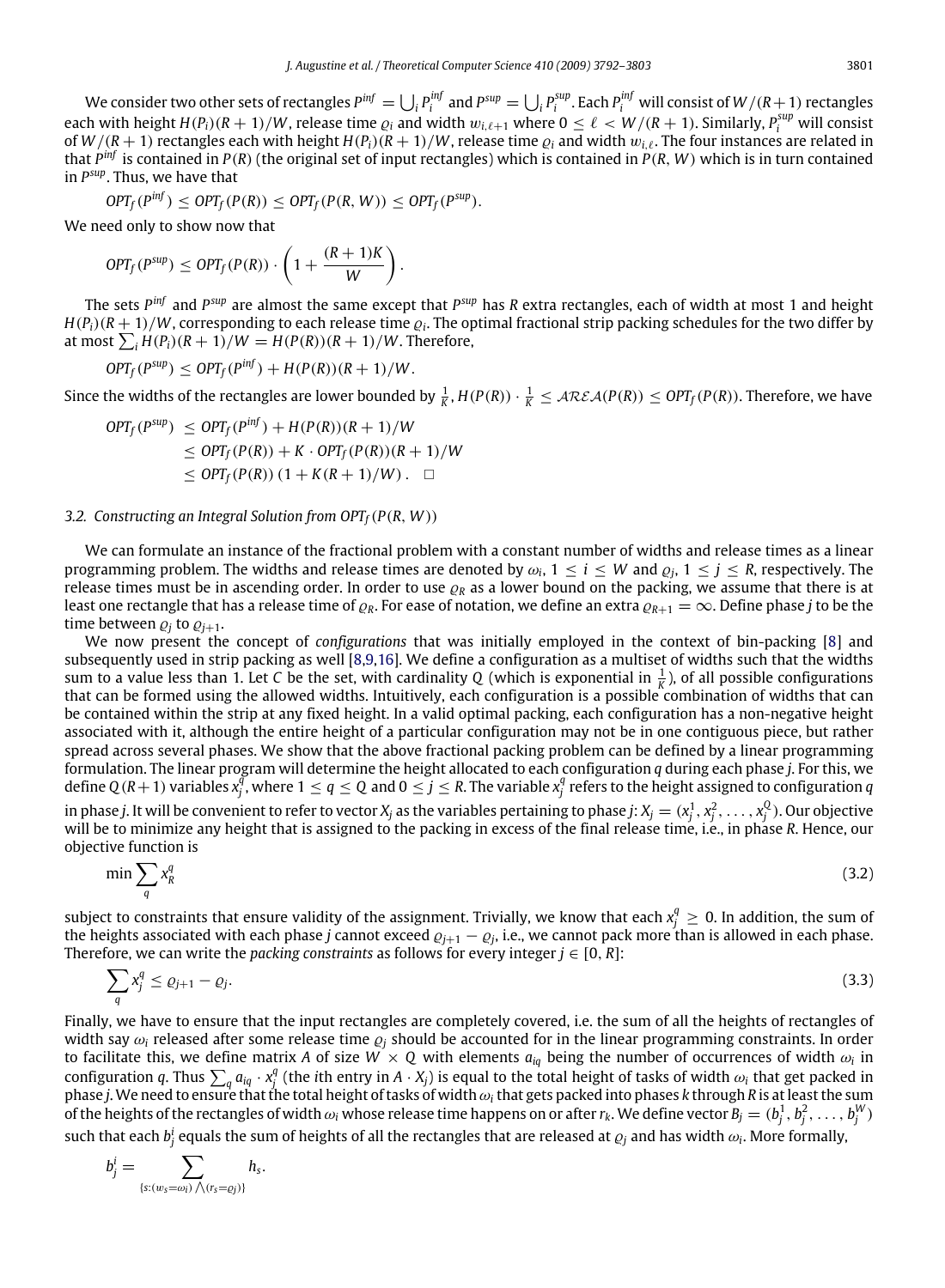We need that for each  $0 \leq k \leq R$ :

<span id="page-10-2"></span>
$$
\sum_{j=k}^{R} A \cdot X_j \ge \sum_{j=k}^{R} B_j. \tag{3.4}
$$

Note that the expressions in the inequality above are vectors, each with *R* entries, and the inequality must hold for each individual entry. We denote the above linear programming formulation consisting of the objective function in [\(3.2\)](#page-9-0) and constraints in [\(3.3\)](#page-9-1) and [\(3.4\)](#page-10-2) along with the non-negativity constraint on the variables as  $\mathcal{LP}$ . Note that the input size of an instance of  $\mathcal{LP}$  is polynomial in the number of input rectangles, *R*, and *W*, but exponential in  $\frac{1}{K}$ .

For any solution to the  $\mathcal{LP}$  defined above, we say that configuration *q* occurs in phase *j* if  $x_j^q > 0$ . Two occurrences are distinct if they are different configurations or if they occur in different phases.

<span id="page-10-0"></span>**Lemma 3.3.** The sum of  $\rho_R$  and the optimal solution to the linear programming formulation  $\mathcal{LP}$  will be the height of the optimal *packing*  $OPT_f(P(R, W))$ *. In addition, any feasible solution to*  $\mathcal{LP}$  *can be used to construct the solution to the fractional packing problem. Furthermore, the optimal solution to OPT*<sup> $f$ </sup>( $R$ ,  $W$ ) *uses only* ( $W + 1$ )( $R + 1$ ) *distinct occurrences of configurations.* 

**Proof.** A similar flavor of linear programming formulation without the packing constraints has been employed in the past by several researchers working on related problems [\[8,](#page-11-3)[15](#page-11-4)[,16\]](#page-11-11). Given an optimal solution to  $\mathcal{LP}$ , we simply construct a fractional solution to the strip-packing problem on instance  $P(R, W)$ , by placing each configuration in the appropriate phase and allocating the height that the solution produced as the *x* value for that configuration. The covering constraints ensure that all the widths are adequately represented in a fractional manner and the packing constraints ensure that the sum of the heights of configurations allocated per phase do not exceed the height of that phase. This will be optimal because the  $\mathcal{LP}$ seeks to minimize the height in excess of the last release time  $\rho_R$ .

Finally, since the optimal solution is a basic solution, and our  $\mathcal{LP}$  has  $(W + 1)(R + 1)$  constraints, we will have at most  $(W + 1)(R + 1)$  non-zero  $x_i^q$  values. Therefore, the optimal fractional solution to  $P(R, W)$  uses only  $(W + 1)(R + 1)$  distinct configurations. Note that techniques in [\[10](#page-11-23)[,14\]](#page-11-24) can be used to solve  $\mathcal{LP}$ , and since they provide an optimal solution, the number of non-zero variables that they produce will be at most  $(W + 1)(R + 1)$ .

[Lemma 3.4](#page-10-1) allows us to convert the fractional solution to an integral one with an additive increase to the total height of the packing that is bounded by the number of distinct occurrences of configurations in the solution. We note here that the technique used to prove [Lemma 3.4](#page-10-1) is well-established in bin packing and strip packing literature [\[8](#page-11-3)[,16\]](#page-11-11). We provide the full proof for the sake of completeness. Since the number of configurations used is bounded by  $(W + 1)(R + 1)$  (by [Lemma 3.3\)](#page-10-0), this will result in an additive increase of  $(W + 1)(R + 1)$  in the height of the final integral solution we obtain.

<span id="page-10-1"></span>**Lemma 3.4.** *If a solution OPTf*(S) *for an instance* S *uses at most k occurrences of configurations, then it can be converted to an integral solution OPT* (S) *such that OPT* (S)  $\le$  *OPT*<sub>*f*</sub>(S) + *k*.

**Proof.** For each  $x_j^q>0$ , we reserve an area of width 1 and height  $x_j^q$  for configuration  $q$  in between  $r_j$  and  $r_{j+1}$ . In course of placing rectangles in the integral solution, the reserved areas may shift upwards.

To convert the fractional solution to an integral solution, consider each reserved area from bottom up. Suppose that we are currently working on the reserved area associated with variable  $x_j^q$ . Each occurrence of width  $\omega_i$  in the configuration *q* makes a column of width  $\omega_i$  and height  $x_j^q$ . Greedily fill the column with available rectangles of width  $\omega_i$  until the column is completely filled or until there are no rectangles of width  $\omega_i$ . The last rectangle placed may extend beyond the column but not by more than 1. Repeat this process for each occurrence of each width in the configuration. The placement of rectangles within the columns associated with this reserved area will take up a height of at most  $1 + x_j^q$ . Expand the reserved area for this occurrence so that it covers all the rectangles which have been assigned to it. Shift the reserved areas above it upwards to accommodate the expansion. Note that a reserved area is shifted up by at most *r* if there are *r* reserved areas below it. Continue this process until all the rectangles are assigned. The top of the last rectangle placed in this manner will have height at most

$$
\varrho_R + \sum_{q} x_R^q + k \leq \text{OPT}_f(\mathcal{S}) + k,
$$

thereby proving the lemma.  $\square$ 

**Theorem 3.5.** [Algorithm](#page-7-0) [2](#page-7-0) is an asymptotically  $(1 + \epsilon)$ -approximate algorithm for P and runs in time polynomial in n,  $1/\epsilon$ .

**Proof.** Assign  $\epsilon' = \epsilon/3$ ,  $R = \lceil 1/\epsilon' \rceil$ , and  $W = \lceil 1/\epsilon' \rceil (R + 1)K$ .

It is obvious that the running time is polynomial in *n* and  $1/\epsilon$ . By [Lemma 3.3,](#page-10-0) the solution to the fractional problem obtained in Step 7 uses at most  $(W + 1)(R + 1)$  configurations. By [Lemma 3.2](#page-7-2) we know that

$$
OPT_f(P(R, W)) \le \left(1 + \frac{K \cdot (R+1)}{W}\right) \cdot OPT_f(P(R)) \le (1 + \epsilon') OPT_f(P(R)).
$$

By [Lemma 3.1,](#page-7-1) we have that

 $OPT_f(P(R)) \leq (1+\epsilon') \cdot OPT_f(P).$